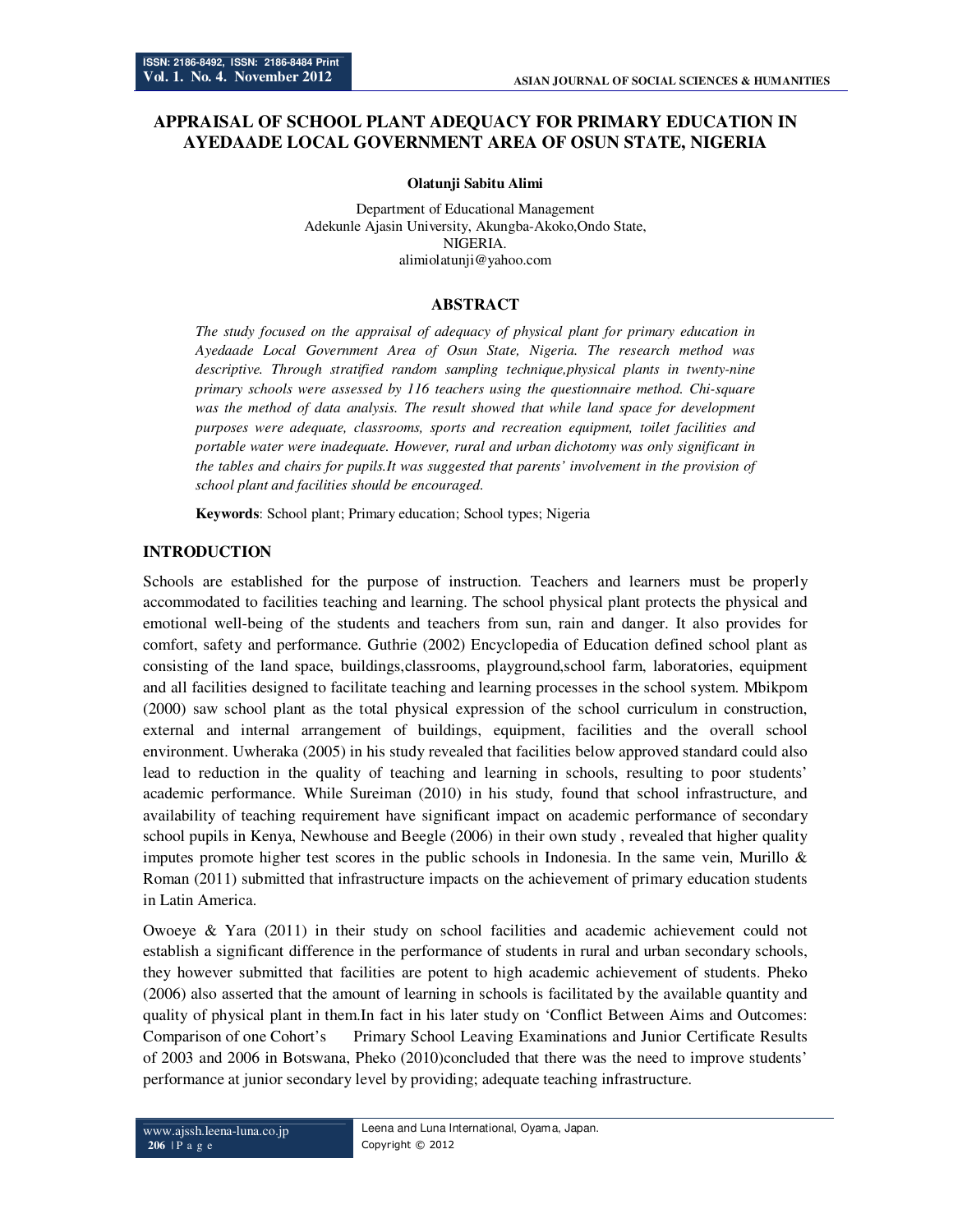The Federal Government of Nigeria (2006) in her national policy on education emphasized that the primary education is the institution where children aged 6 to 11 years plus receive basic education on which the success or failure of later education depends. Fafunwa (1967) had stated that this childhood or elementary education is the core of African development. Therefore, it must be provided adequately. This cannot be done without the necessary input such as the physical plants.

Critics of Nigeria's educational system at home and abroad have shown some degree of disappointment about the state of education in this country-particularly in the primary and secondary schools. Akinsanya (1995) explained that the amount of learning and knowledge imparted in schools were scanty and poor, that the school lacked proper and moral content and that the physical facilities were not conducive for effective learning being either non-existent or in a deplorable state. Furthermore,the author summarized the main educational issues then as the erosion of quality. The report went further that many primary schools suffered from poor condition for learning, dilapidated or half completed building, insufficient desks and overcrowded classrooms.

### **Purpose of the Study**

The above comments were made over a decade ago. Naturally, one would have expected some changes. This study therefore assessed the adequacy of physical plant in the primary schools in Ayedaade Local government area of Osun State with a view to discover the possible changes between then and now. In other words, are there any changes in the quantity of school plants available in the primary schools between now and then? And how adequately are they?

### **Hypothesis**

The hypothesis that, there is no significant difference in the adequacy of plant facilities in the rural and urban schools in Ayedaade Local government Area (LGA) was tested at 0.05 significant levels.

### **Significance of the Study**

This study would assist the educational mangers at the Federal, state and Local Government levels to identify the areas of school plant needs and formulate policies for efficient allocation of resources for primary education. This will enhance teaching and learning in the primary schools.

# **METHODOLOGY**

### **Population**

The population was made up of the 69 public primary schools in Ayedaade LGA of Osun State. There were three zones in the LGA. They were Gbongan, Odemu and Orile-owu zones of the LGA and recognized by the Local Government Education Authority (LGEA) for her administrative purposes. There were 29, 19 and 21 schools in these zones respectively. The primary schools in Gbongan and Odemutownships were classified as urban schools. Others were categorized as rural schools. The survey covered only nine items. Only the quantities available were assessed. The items were land area/space, classrooms, offices for headmasters,playing fields sports/recreation structures, toilet facilities, portable water,tables and chairs for pupils and.

# **Sample and Sampling Procedure**

The school headmasters/Headmistresses (HMs) and three other randomly sampled teachers from each sampled schools were the respondents to the instrument designed for the study. Thus, 116 respondents were involved. Stratified random sampling procedure was employed in the selection of 12, 8 and 9 schools from Gbongan, Odeomu and Orileowu zones respectively. Twenty nine schools were sampled altogether. Twelve (12) of these schools were rural schools, while seventeen (17) were urban schools.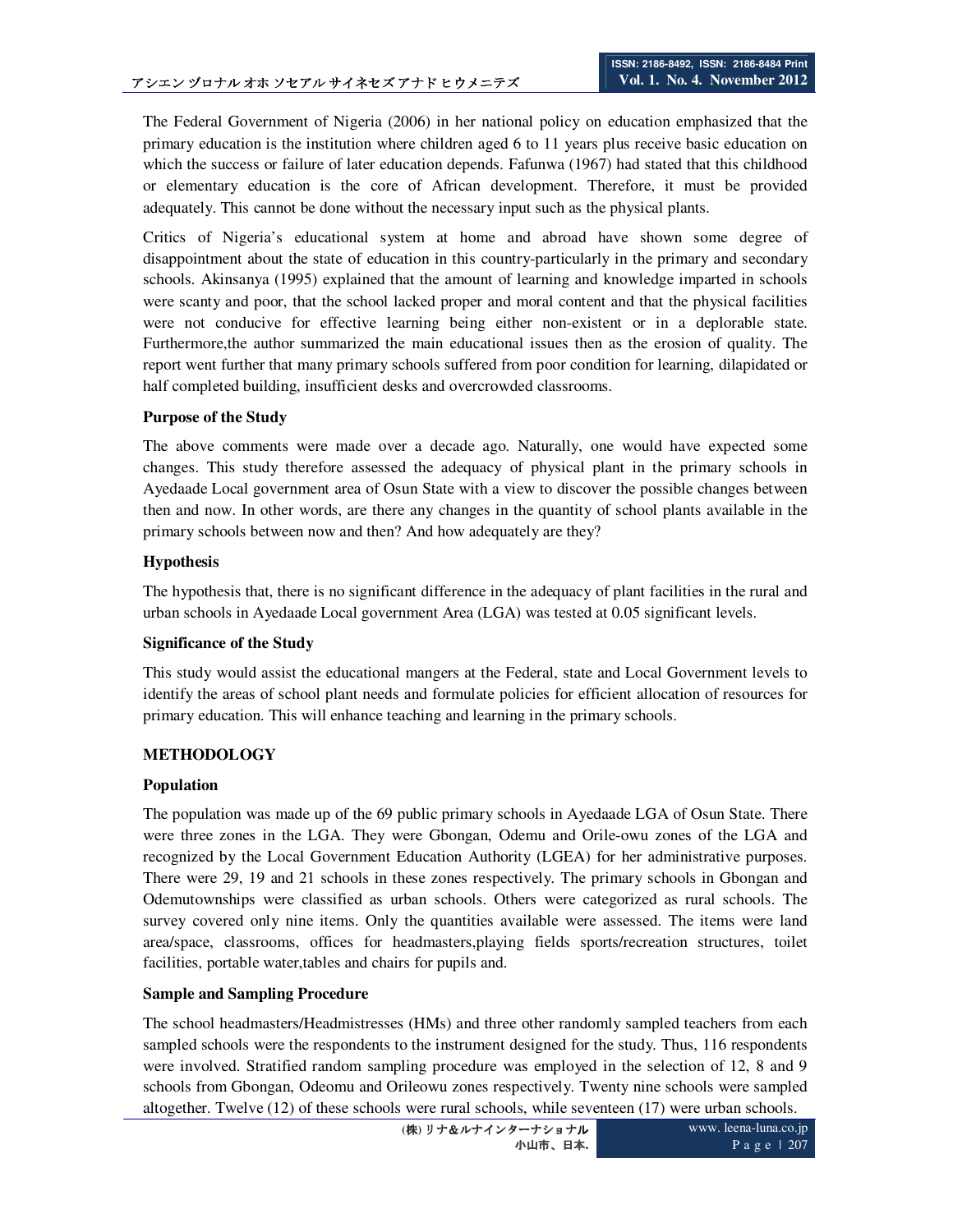### **The Instruments**

A questionnaire, Survey of School Plant for Primary Education Questionnaire (SSPPEQ) was designed for the study. It consisted of two parts. Part A of the SSPPEQ requested for the background information of the respondents, while Part B sought for the survey of the availability of school plants in the primary schools. There were nine items to be assessed by the respondents by completing for "Adequate" or "Not Adequate" in the space provided and as applicable to each of the items in their schools.

The investigator further had an interview session with the Secretary of the LGEA on the adequacy of physical plant for primary education in Ayedaade Local Government Area.

### **Validation and Reliability of The Instrument**

The initial draft of the instrument was given to four colleagues of the researcher for their comments and reactions. The suggestions of these scholars were reflected in the final draft. The reliability of the instrument was ascertained by using a test-retest method in five primary schools in Gbongan. A reliability coefficient of 0.85 was obtained by using the Spareman rank order Correlation.

#### **Procedure**

The permission of the Secretary of the Ayedaade Local Government Education Authority (LGEA) was sought to carry out the investigation in the area. The investigator personally went round the sampled schools. He sought for the cooperation of the headmasters/headmistresses who also provided their respective staff-lists from where three teachers were sampled.

The administration of the instrument took four weeks because of the distant location of the schools. The 116 questionnaires distributed were completed and returned for analysis. Analysis was done by means of frequency counts, percentages, and chi-square statistics.

### **DISCUSSION**

The adequacies of physical plants in twenty-nine primary schools were assessed by one hundred and sixteen teachers of these schools. The frequency counts of 'Adequate' and 'Not Adequate' were made in order to answer the question posed earlier. The result is shown in the table below.

| S/N            | <b>Items</b>                                      | Freq. Counts Of<br>(Adequate) | Freq. Counts of<br>(Not Adequate) | $%$ Resp.<br>(Adequate) |  |
|----------------|---------------------------------------------------|-------------------------------|-----------------------------------|-------------------------|--|
| a.             | Land area/space                                   | 107                           | 9                                 | 92.24                   |  |
| b.             | <b>Classrooms</b>                                 | 48                            | 68                                | 41.38                   |  |
| $\mathbf{c}$ . | Offices<br>(HM/ASS HMs)                           | 71                            | 45                                | 61.20                   |  |
| d.             | Playing fields                                    | 100                           | 16                                | 86.21                   |  |
| e.             | Sports/Recreation<br>structures                   | 10                            | 106                               | 8.62                    |  |
| f.             | Toilet facilities                                 | 45                            | 71                                | 38.79                   |  |
| g.             | Portable water (well,<br>borehole, pipe<br>borne) | 28                            | 88                                | 24.14                   |  |
| h.             | Tables and chairs for<br>pupils                   | 68                            | 48                                | 58.62                   |  |
| i.             | Tables and chairs for<br>teachers                 | 72                            | 44                                | 62.07                   |  |

| Table 1. Adequacy of Physical Plant for Primary Education |  |  |  |  |
|-----------------------------------------------------------|--|--|--|--|
|-----------------------------------------------------------|--|--|--|--|

Leena and Luna International, Oyama, Japan. Copyright © 2012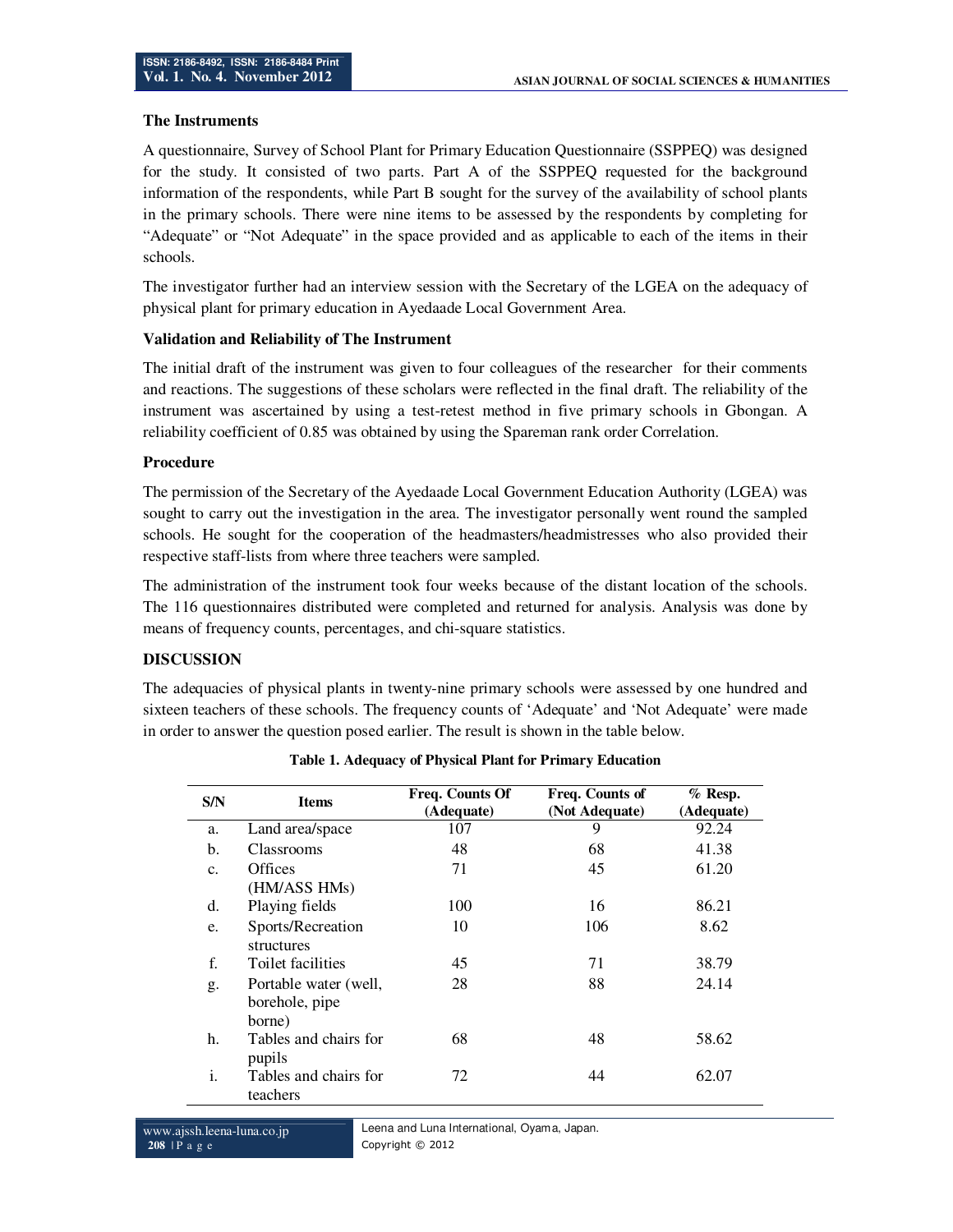As shown in the table above, land area/space available in schools were adequate. One hundred and seven of the one hundred and sixteen teachers sampled for the investigation attested so. This represents 92.24 percent of the total response. The playing fields, tables and chairs for teachers, offices for (HM/ASS HMS), and tables and chairs for pupils were also found to be adequate with 100, 72, 71 and 68 'Adequate' counts respectively.

Sports and recreation structures were the most inadequate plants in the primary schools. Only 10 teachers attested that the sports and recreation equipment in their schools were adequate. Others in descending order of inadequacy were portable water, toilet facilities and classrooms with 28,45 and 48 'Adequate' counts respectively.

In other to test the hypothesis that, there is no significant difference in the adequacy of physical plants in the rural and urban schools, the questionnaire were collated on the basis of location of schools-urban and rural, so that the  $X^2$  could be calculated. There were 48 and 68 respondents from the rural and urban schools respectively.

| S/N | <b>Items</b>        | <b>Location Of</b>      | Freq. Counts  | Freq. Counts   | $\overline{\mathbf{X}^2}$ |  |  |
|-----|---------------------|-------------------------|---------------|----------------|---------------------------|--|--|
|     |                     | <b>Schools</b>          | Of 'Adequate' | 'Not Adequate' | <b>Calculated</b>         |  |  |
| a.  | Land area/space     | Rural                   | 47            |                | 3.68                      |  |  |
|     |                     | Urban                   | 60            | 8              |                           |  |  |
| b.  | Classrooms          | Rural                   | 20            | 28             |                           |  |  |
|     |                     | Urban                   | 8             | 40             | 0.002                     |  |  |
| c.  | (HM/ASS<br>Office   | Rural                   | 30            | 18             |                           |  |  |
|     | HMs)                | Urban                   | 41            | 27             | 0.06                      |  |  |
| d.  | Playing fields      | Rural                   | 39            | 9              | 1.69                      |  |  |
|     |                     | Urban                   | 61            | 7              |                           |  |  |
| e.  | Sports/recreation   | Rural                   | 6             | 42             |                           |  |  |
|     | <b>Structures</b>   | Urban<br>$\overline{4}$ |               | 64             | 1.56                      |  |  |
| f.  | Toilet facilities   | Rural                   | 22            | 26             |                           |  |  |
|     |                     | Urban                   | 23            | 45             | 1.71                      |  |  |
| g.  | Portable<br>water   | Rural                   | 14            | 54             |                           |  |  |
|     | (well,<br>borehole, | Urban                   | 14            | 54             | 1.13                      |  |  |
|     | pipe borne)         |                         |               | 15             |                           |  |  |
| h.  | Tables and chairs   | Rural                   | 34            |                | 5.03                      |  |  |
|     | for teachers        | Urban                   | 34            | 33             |                           |  |  |
| i.  | Tables and chair    | Rural                   | 34            | 14             | 2.68                      |  |  |
|     | for teachers        | Urban                   | 38            | 30             |                           |  |  |

|  | Table 2. Adequacy of Plants in Rural and Urban Schools |  |  |  |  |
|--|--------------------------------------------------------|--|--|--|--|
|  |                                                        |  |  |  |  |

The  $X^2$  table value at 0.05 level of significance and 1 df. is 3.841. The  $X^2$  calculated values range from 0.002 to 5.03. The only significant value of 5.03 is for tables and chairs for pupils. Therefore, the null hypothesis with respect to this variable was rejected. Therefore, there was a significant difference in the availability of tables and chairs for pupils in rural and urban schools. Other variables tested showed no significant difference.

# **CONCLUSION AND RECOMMENDATION**

Five of the nine items investigated were found to be adequate. Land area/space topped the list. Others included the playing fields, tables and chairs for teachers, offices for headmasters and tables and chairs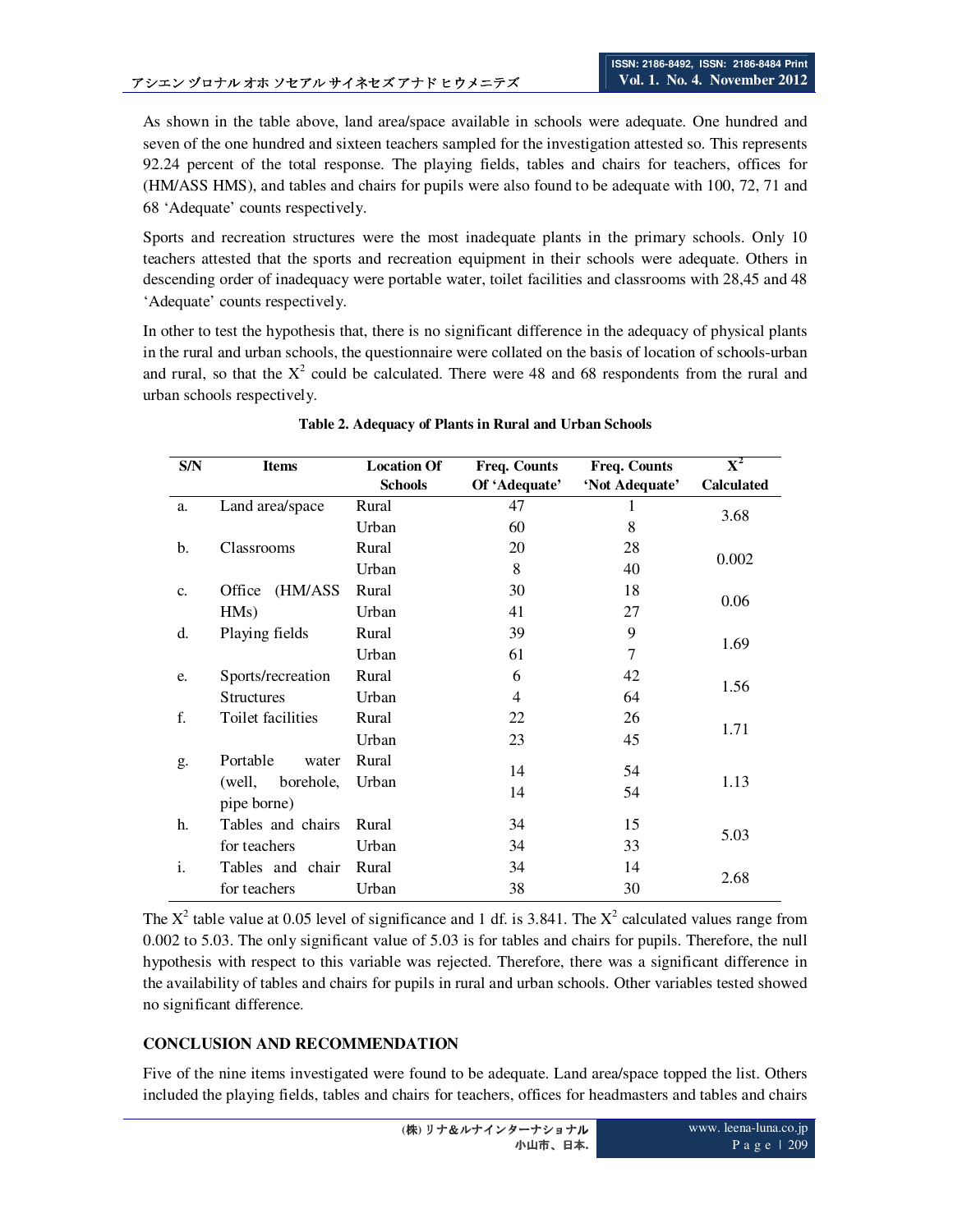for pupils. Tables and chairs could have been provided by each parents for their wards. The parents Teachers Association (PTA) could have also raised fund for teachers' tables and chairs.

Sports and recreation structures were found to be grossly inadequate. Most parents would not have subscribed to the provision of different courts-for volleyball, basketball and the likes in the primary schools. They would have discouraged their wards from taking part in sporting activities. Government supports for these items in recent times have also declined.

Other areas of inadequacies were portable water, toilet facilities and classrooms. It might be expensive to provide a well, a pit-toilet and classrooms for primary schools.The benefits of their provision however quite outweigh their costs. These types of plants provide and protect the physical and emotional well-being of the pupils and teachers from sun, rain and danger. Their inadequacy would have contributed in no small measure to the conclusion drawn by Nwabueze (1993) that the amount of learning and knowledge imparted in schools were scanty and poor.

The hypothesis tested showed that, there is no significant difference in the adequacy of eight of the nine variables investigated in urban and rural schools. The null hypothesis was rejected for tables and chairs for pupils. Another look at tables 2 shows that rural schools have more adequately than urban schools. The rural-urban migration, which tends to increase pupils' population in urbanareas could be responsiblefor inadequate tables and chairs allocated to urban schools.

It is recommended that governments at all levels subscribe more to primary education especially in the provision of physical plant facilities.

The politics of 'free education' should be removed in view of the realities of the economic situation in the country. Parents' participation in the funding of primary education especially in the provision of more classrooms should be encouraged.

All funds allocated through the Education Tax Fund (ETF), the Universal Basic Education (UBE) and World Bank Assisted Programme, should be judiciously spent. Government agencies should ensure that contractors complete their jobs before full payment.

A replication of the study in other local government areas of the federation is suggested in other to have the overall assessment of the adequacy of physical plants in the primary school system.

### **REFERENCES**

- Akinsanya, T.O. (1995). The Relevance of Learning Resources to the Implementation of Primary School Curriculum. *Nigerian Journal of Educational Research. NIJER.*.1 (1) 45-49.
- Fafunwa, B. (1967). *New Perspective in African Education.* Lagos: Macmillan and Co.

Guthrie, J.W. (2002). *Encyclopedia of Education*. New York: Macmillan Press.

- Federal Government of Nigeria. (2006). *National Policy on Education (Revised).* Lagos: NERDC Press.
- Mbikpom, O. (2000). *Educational Administration and Planning.* Calabar, University of Calabar Press.
- Murillo, F.O. and Roman, M. (2011). School Infrastructure and resource do matter: analysis of the incidence of school resource on the performance of Latin American students. Effectiveness and School Improvement: *International Journal of Research, Policy and Practice 22 (1) 29- 50.*